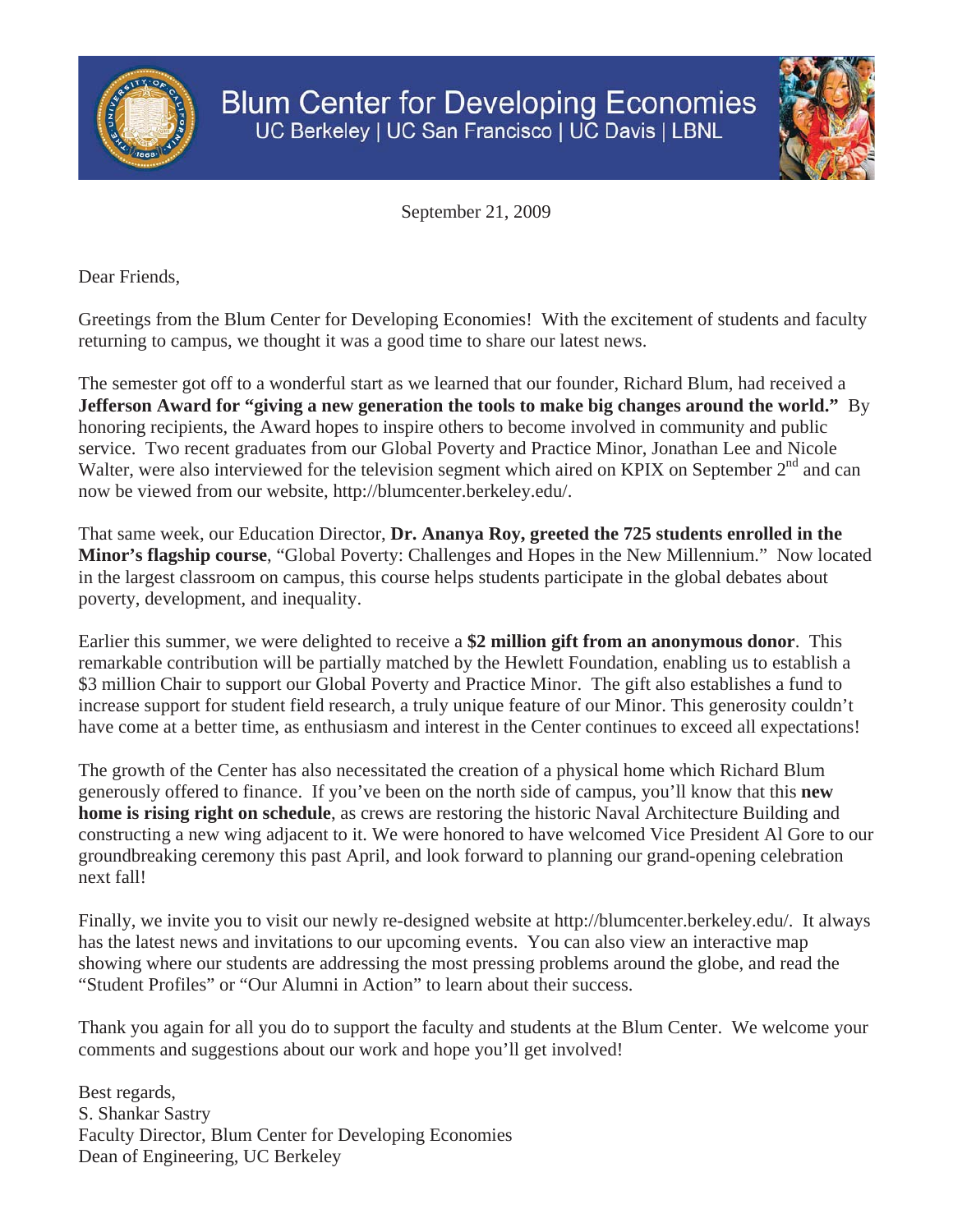#### ŹŻŹŻŹŻŹŻŹŻŹŻŹŻ

**The Honorable Walter F. Mondale "The Crisis in U.S. Aid and Developmental Policies"** 



Former Vice President Walter Mondale speaks to Blum Center students and faculty about US development policies.

 On September 16, we were honored to have Walter Mondale, who served as Jimmy Carter's Vice President for four years and as Ambassador to Japan during the Clinton Administration, speak to a packed audience about 'The Crisis in U.S. Aid and Developmental Policies." He addressed most of his remarks directly to the many students in attendance, encouraging them to help the Unites States be "more effectively engaged in giving people around the world a better chance."

 "I would like to see us not only train you about this issue," Mondale noted, "but to find some way to make it possible for you to use your talents and your energy and your idealism to make a difference."

# ŹŻŹŻŹŻŹŻŹŻŹŻŹŻ

### **BLUM CENTER EDUCATION NEWS**



 On the first day of class, Blum Center Education Director Professor Ananya Roy addressed the 725 students enrolled this semester in the Blum Center's flagship class, Global Poverty: Challenges and Hopes in the New Millennium.

 The Center's Global Poverty and Practice Minor, now the largest minor on the UC Berkeley campus, gives undergraduates the knowledge and real-world experience to become dynamic participants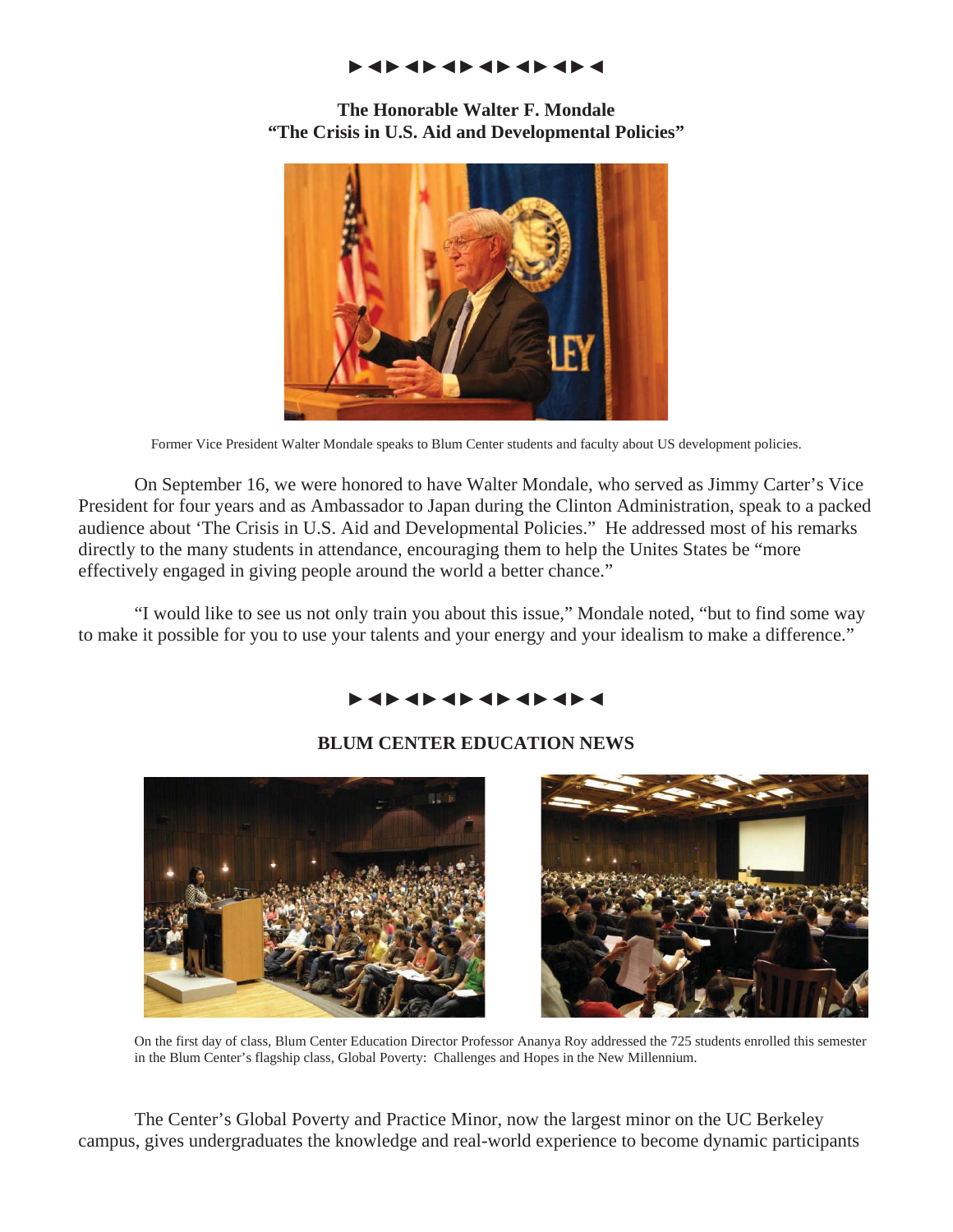in the fight against poverty. Students take a variety of new courses and participate directly in poverty alleviation efforts throughout the world.

 This semester, almost **1,200 students are enrolled in a class sponsored by the Blum Center** including:

Global Poverty: Challenges and Hopes in the New Millennium Professor Ananya Roy

Students participate in the key theoretical debates about global poverty and inequality. This course teaches students about different models of poverty alleviation and methods for evaluating such models and practices.

The Ethics, Methods and Pragmatics of Global Practice Professor Clare Talwalker

This course allows students to discuss, reflect upon, and debate the ethics of global citizenship. Students work on projects and assignments that support preparation for their minor practice experience.

Women, Poverty and Globalization Professor Minoo Moallem

Students examine new patterns of inequality as they relate to the feminization of poverty in a global and transnational context, while enhancing their knowledge of new forms of globalization and their impact on the least-privileged groups of women. The class also provides an opportunity for students to work with a non-governmental or community organization focusing on gender and poverty, and to engage in a systematic analysis of the strategies and practices of these organizations.

### Slouching Towards Utopia? The World Economy in the 20th Century Professor Brad DeLong

This is a course in the history of economic experience: how economies evolved and how people lived their lives within the framework of the economy of their age in a particular time—the long twentieth century from 1870 or so to the present—for the world as a whole. It is an effort to provide an account of the development of the world economy since 1870 and ask questions about the prospects for the future as well.

Poverty and Peripheries in the Asia Pacific Professor Aihwa Ong

Contrary to claims about the world being flat, students will discover that it is highly uneven, webbed and scaled by geopolitical rivalry and different kinds of capitalism. This course will examine the tightening interrelationships between poverty, peripheries and gender across the Asia Pacific.

Global Practice Reflection Course Instructor Liz Cretti

This course is a special offering designed for students who have just returned from their service learning experiences across the globe. It provides students with a forum for reflection on their experiences with global poverty and practice, and allows them to explore the meanings of diversity within the global and local communities.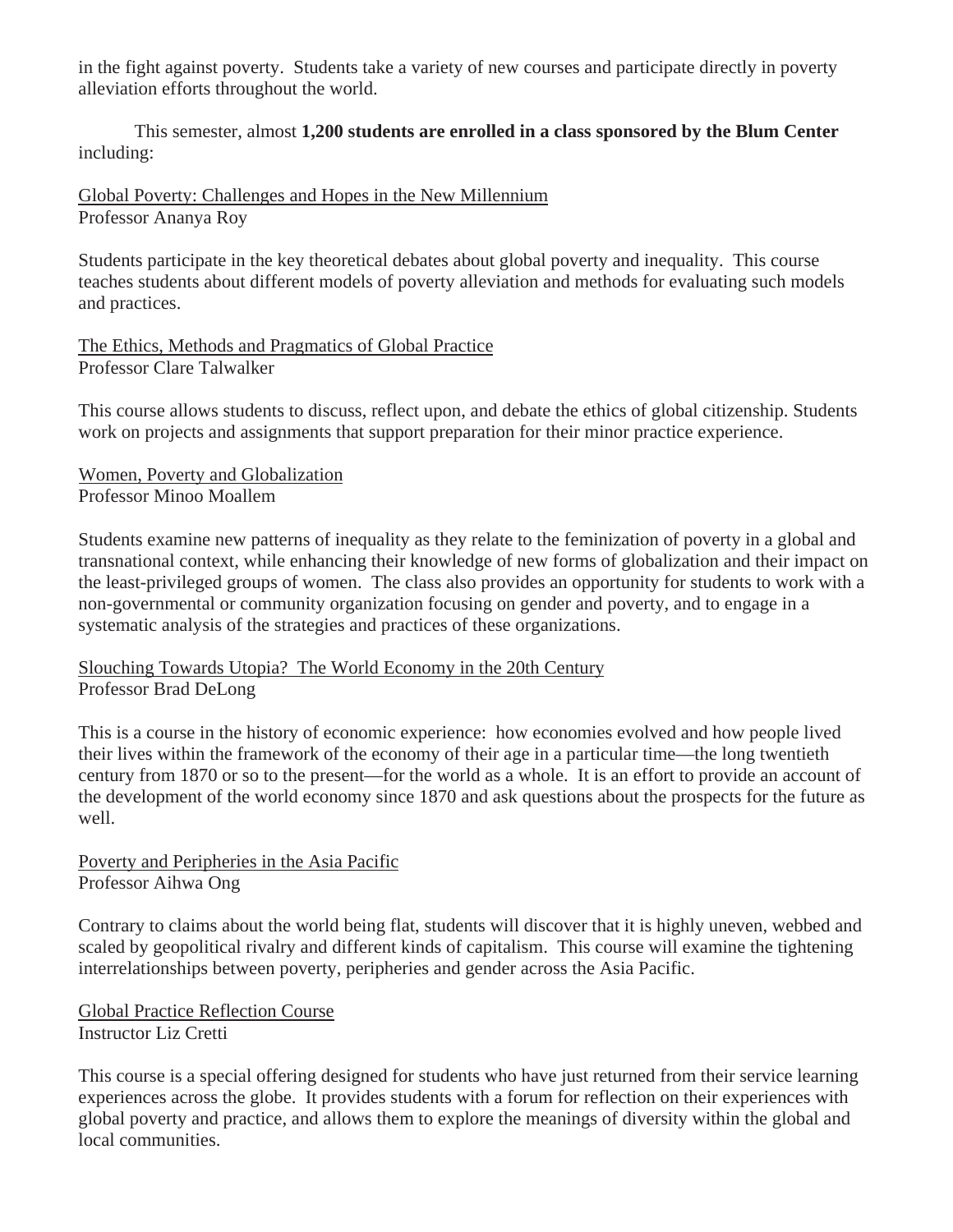## z ZZ ZZ ZZ Z **GUEST ARTICLE**

### Training Worldly Problem Solvers by Abby Cohn



Sara Al-Beaini and Meg Harper with the low-cost solar Susan Ambrose testing groundwater in a rural village water heater designed for use by the poor in Bangladesh for arsenic



In a basement classroom of Wheeler Hall this past spring, Professor Ashok Gadgil handed 25 students what may be the assignment of a lifetime. **Their challenge: Study an intractable problem facing the globe and its vulnerable populations, and develop a practical solution to solve it.** 

Welcome to Design for Sustainable Communities, a semester-long course cosponsored by the Blum Center. The class has inspired students to tackle an array of groundbreaking projects in developing countries and other needy communities. Their work includes designing fuel-efficient stoves for Darfur refugees, creating a system for filtering arsenic from contaminated wells in Bangladesh and building solar water heaters for Guatemalan households.

"All the projects are connected to the real world," says Gadgil, a senior scientist and deputy division director at Lawrence Berkeley National Laboratory who is acclaimed for his humanitarian inventions. **"The real world is far more complicated than textbook problems."** 

Popular from the start, Design for Sustainable Communities speaks to the passion of Berkeley students to focus their talent and energy on global issues. The class attracts students from such fields as engineering, physics, environmental science, public policy and business—and routinely has a long waiting list. Students select projects and work on multidisciplinary teams. **Not surprisingly, it has been a transformative experience for many students, who have chosen to stay involved long after the semester ends.**

"**I walked into the class and found my new life," says Susan Amrose Addy, who switched the focus of her doctoral research after taking Gadgil's class. "It was in that class that I realized how many different ways fundamental research can be beneficial in the world."** Addy, who just completed her Ph.D., is developing a low-cost electrochemical device for removing arsenic from drinking water. Her project, which responds to the threat of arsenic-laced wells facing up to 70 million Bangladeshis, drew a team of students over the past semester.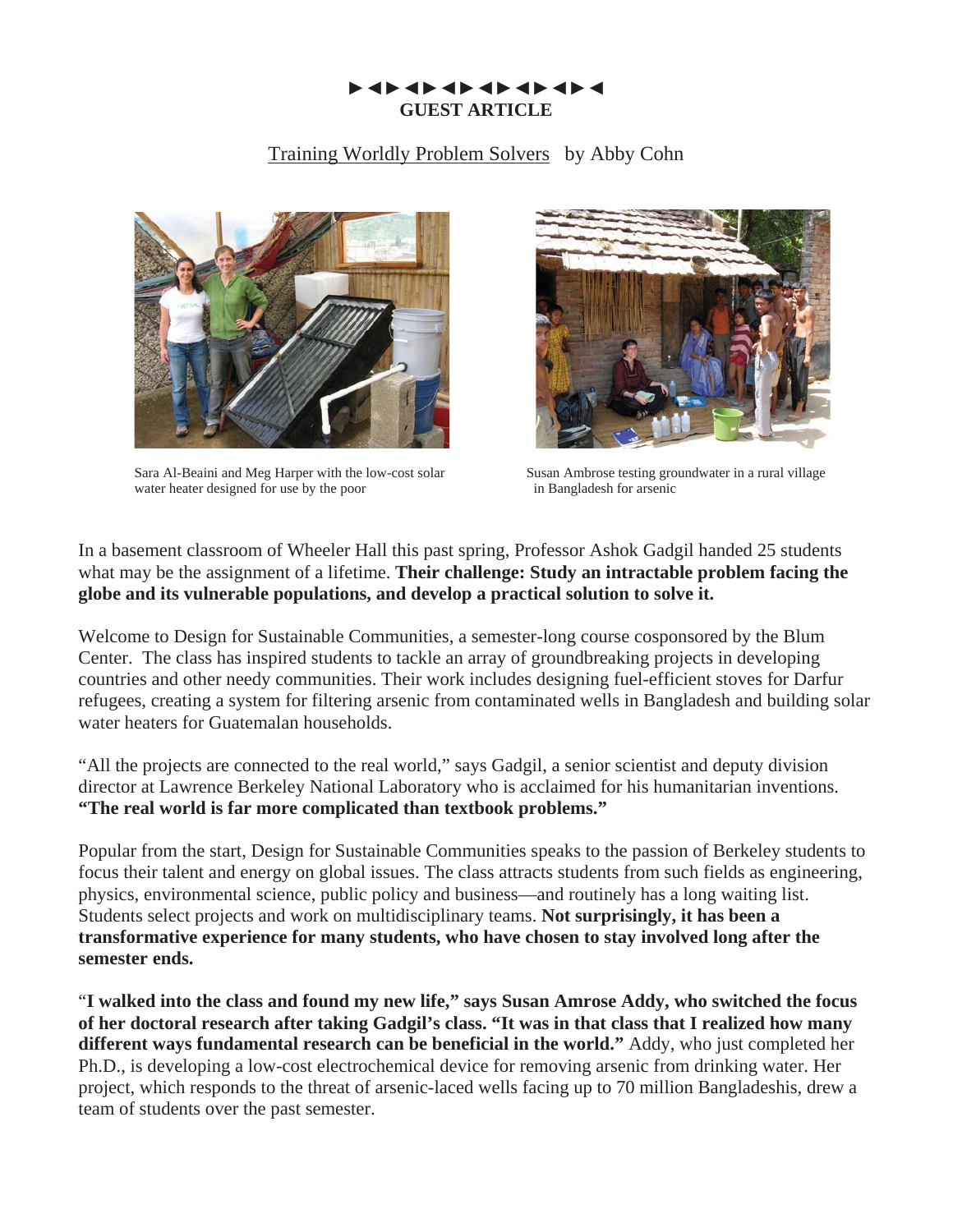Other student teams are working on the solar water heater, a solar box cooker, low-cost shelter panels, and a low-energy house for hurricane-prone French Polynesia.

Recognizing a synergy with its mission of service learning, education and alleviating poverty worldwide, the Blum Center is a leading sponsor of the course. Blum Center funding enables the class to be offered annually and provides vital travel and research grants to students. Additionally, some projects pursued by students receive separate backing as Blum innovation initiatives.

"The support of the Blum Center has been critical," says Gadgil, who is a professor of Civil and Environmental Engineering along with his LBNL positions.

Gadgil was a natural choice to teach the class. An expert in energy efficiency, he has pioneered a number of innovative technologies to help developing countries. **"There was nothing like this when I was on campus," says Gadgil, who earned his Ph.D. in physics from Berkeley in 1979. "I had to learn so many things to figure out how to make a difference in the real world, in the developing countries that are resource poor."** 

One of his first lessons was that successful innovation involves more than a clever design. Inventors must also evaluate the cultural, political, economic and other characteristics of a specific community. "Unless you walk in the shoes of your customer, you won't understand what they understand," Gadgil explains.

Sara Al-Beaini, a doctoral student in mechanical engineering, spent a month identifying and studying a community in Xela, Guatemala, when she began work in 2007 on a low-cost solar water heater for the poor. Today, she is part of a seven-member team called CalSolAgua that has traveled to Guatemala to test prototypes and hopes to introduce the invention to other communities worldwide. **"Being on the ground is very key," Al-Beaini says. "You can't just design away from your subjects**."

Berkeley students are responding effectively to global needs on a number of fronts. This year, for instance, several thousand compact metal stoves based on a model that students helped design and test are expected to be constructed and delivered in Darfur. The Berkeley Darfur Stove is meant to reduce the risk of rape and other attacks on women who must venture out from refugee camps searching for scarce fuel wood.

Design for Sustainable Communities got its start in 2005. Eager for a hands-on approach to technology design and implementation, a group of students developed a sample curriculum, made a presentation to campus leaders and approached Gadgil. The course was introduced soon afterward. Ashley Murray, one of the students leading that effort, said Gadgil's class provides invaluable training for students venturing into careers involving the developing world.

**The course "speaks to their values," Gadgil says. "It connects formal training to what these students come for: How do you make the world a better place?"**